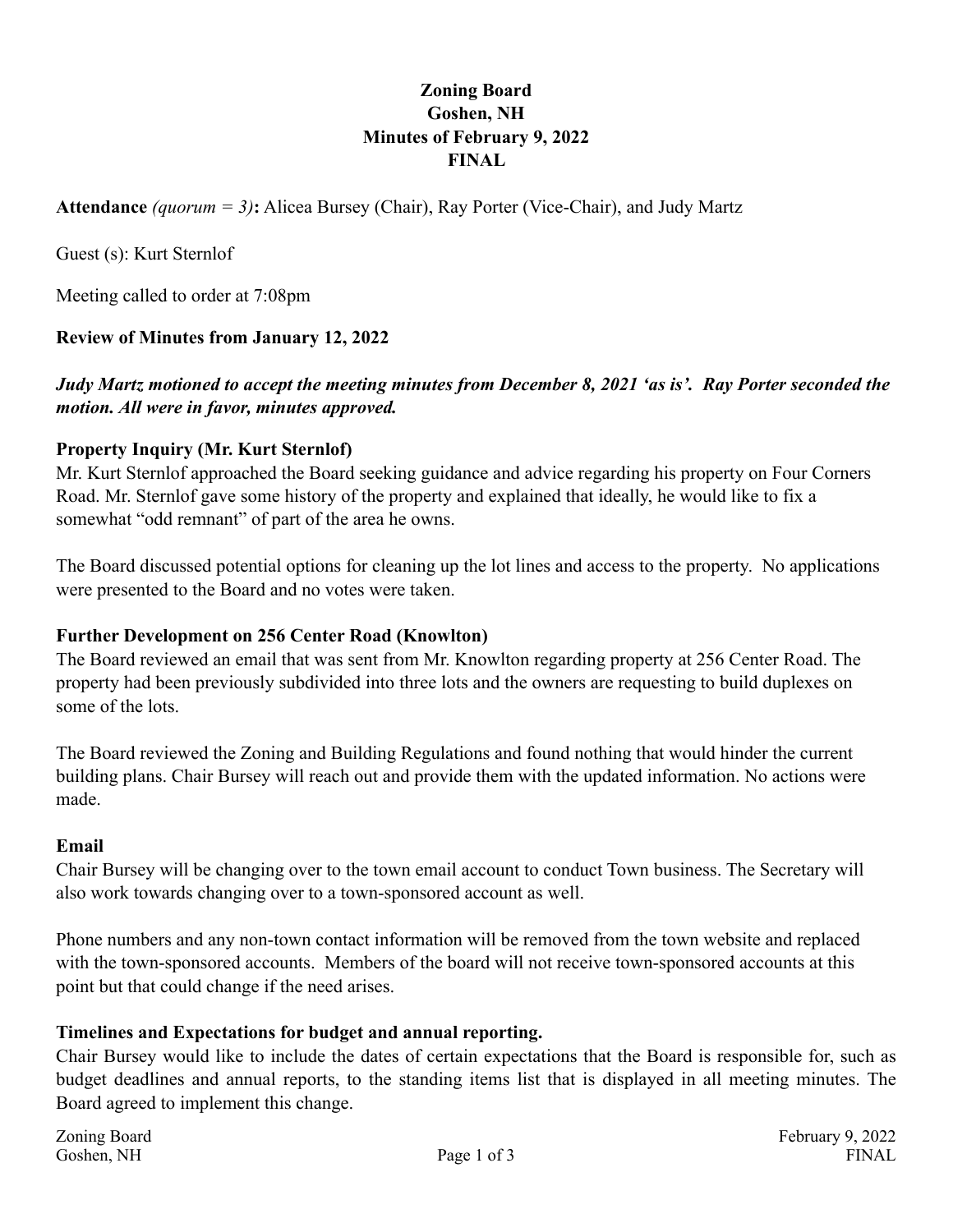### **COLA raises, Merit raises, performance review for Secretary**

The Board discussed a strategy for providing an annual Cost-of-Living-Adjustment (COLA), merit raise, and performance review for the Board's secretary. In the past several years, the secretary has received only one official raise and no provisions have been instituted to keep up with inflation/cost of living or to provide meritbased raises. Merit based raises would be based on performance and require an annual performance review. Budgets are approved at the town meeting each March, in line with that, the performance review, COLA, and merit discussion could be held after that meeting so that the scope of the budget is fully known.

This process will also help to provide roots to the position, and when the position needs to be advertised for employment, provide structure and expectations for interviewees and incumbents. This process also allows for a regular review of the position description and the overall process will allow feedback to the Select Board and Budget Committee with regard to the needs of the Board which will be especially important information should the town experience significant growth.

Chair Bursey will research the process and see how confidential reviews should be handled.

## **Driveway Permit Waiver**

The board will continue to research and review these documents and make possible changes. No changes or actions were made at this time.

## **Membership Discussion - Update**

Additional alternates and board members are needed for the Zoning Board of Adjustments. If anyone is interested in becoming a member, please stop by a meeting on the second Wednesday of any month. This will remain a standing item until filled.

### **Other Business**

- The next regular meeting will be the second Wednesday of March March 9, 2022.
- **Review of Regulations for Short Term Rentals:** Some discussion was had. The Board will continue to review requirements for short term rentals.
- **Broadband Internet Update**: The project is moving along, and Consolidated Communications will continue working towards connecting homes to fiber.
- **Bike Path Discussion:** No discussion currently. This will remain a standing item.

# **Standing Items:**

- Broadband Internet Discussion Update
- Driveway Permit Waiver Pending
- Bike Path Discussion Ongoing
- Member Discussion seeking alternates and full-time members Ongoing
- *Budgets will be due 12/1/2022*
- *Annual report is due 2/1/2023*

# *Ray Porter made a motion to adjourn. Judy Martz seconded the motion. All were in favor; motion carried.*

The meeting adjourned at 9:02 pm. Zoning Board